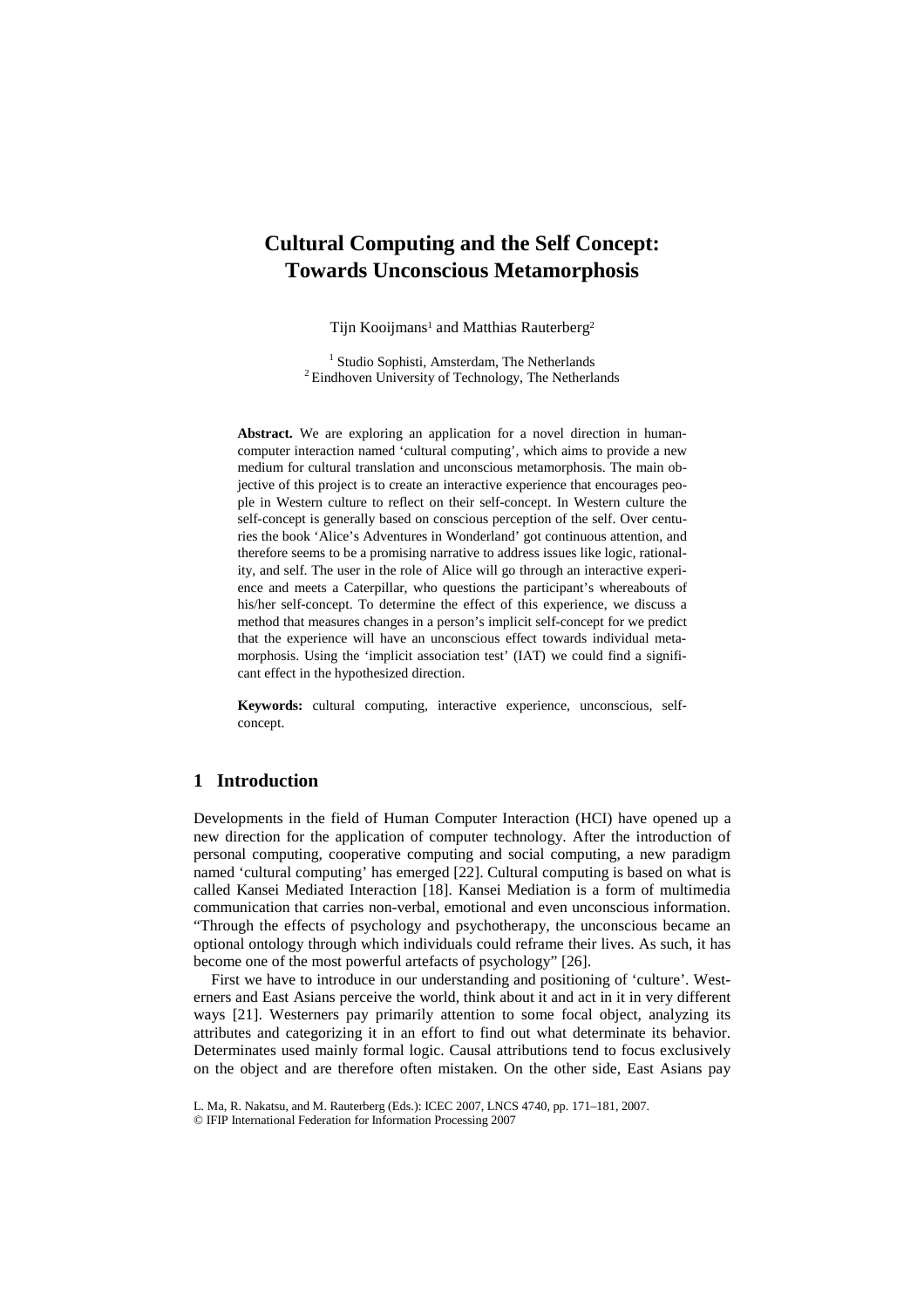primarily attention to a broad perceptual and conceptual field, noticing relationships and changes and grouping objects based on familiarities rather than categories. They relate causal attributions to the context instead of objects. Mainly social factors are directing the East Asians' attention. They live in complex social networks with determined role relations. Attention to the context is more important than to objects for effective functioning.

Westerners live independently in less constraining social worlds and attend to the object and their goals with respect to it. Physical 'affordances' of the environment can also influence perception but is assumed less important. The built environments of the East are more complex and contain more objects than do those of the West. In addition, artistic products of the East emphasize the field and deemphasize objects. In contrast, Western art renders less of the field and emphasizes individual objects and people [21].

The concept 'culture' has been defined and used in many ways throughout different contexts. More than one hundred different definitions for culture can be identified [15]. Anthropologists most commonly use the term culture to refer to the universal human capacity to classify, to codify and to communicate their experiences symbolically [32]. One of the most popular definitions of culture is a complex web of shifting patterns that link people in different locales and that link social formations of different scales. The integration and synchronization of human behavior in a particular cultural system can be achieved on very different time scales, called layers (from years to millennia; see Fig. 1). We do not discuss cultural development on the Y-layer (i.e., individuals, organizations, etc.), C-layer (i.e., societies, nations, etc.), but on the M- or even U-layer (see the concept of archetypes [10]). Over the last several thousands years (the M-layer) the peoples of four distinct regions of the civilized world created the religious and philosophical traditions that have continued to nourish humanity into the present day: (1) Confucianism and Daoism in China; (2) Hinduism and Buddhism in India; (3) monotheism in middle east; and (4) philosophical rationalism in Greece. 'Monotheism' and 'philosophical rationalism' is the religious and cultural foundation of the occident. We will use the term culture as the integration and synchronization of human behavior that includes attitudes, norms, values, beliefs, actions, communications and groups (ethnic, religious, social, etc.).

An important expansion of cultural theories can be discussed as falling into four focal areas [11]: (1) cultures as adaptive systems, (2) cultures as ideational systems, (3) cultures as socio-cultural systems, and (4) cultures as symbolic systems that are cumulative creations of mind. Conceiving culture as an ideational subsystem within a vastly complex system, biological, economical, social and symbolic, and grounding our abstract models and theories in the creation and usage of artifacts should make it possible to deepen the understanding of ourselves and our future. Whether the concept of culture has to be refined, radically reinterpreted, or progressively extinguished will probably not matter in the long run, unless we can not find a way to ask the right strategic questions, identifying connections that would otherwise be unseen, and therefore to enable us finding the best answers for our cultural development. Therefore ambient culture focuses nowadays on the development of open systems that understand and support the rituals of our living and adapt themselves to people through time and space [17].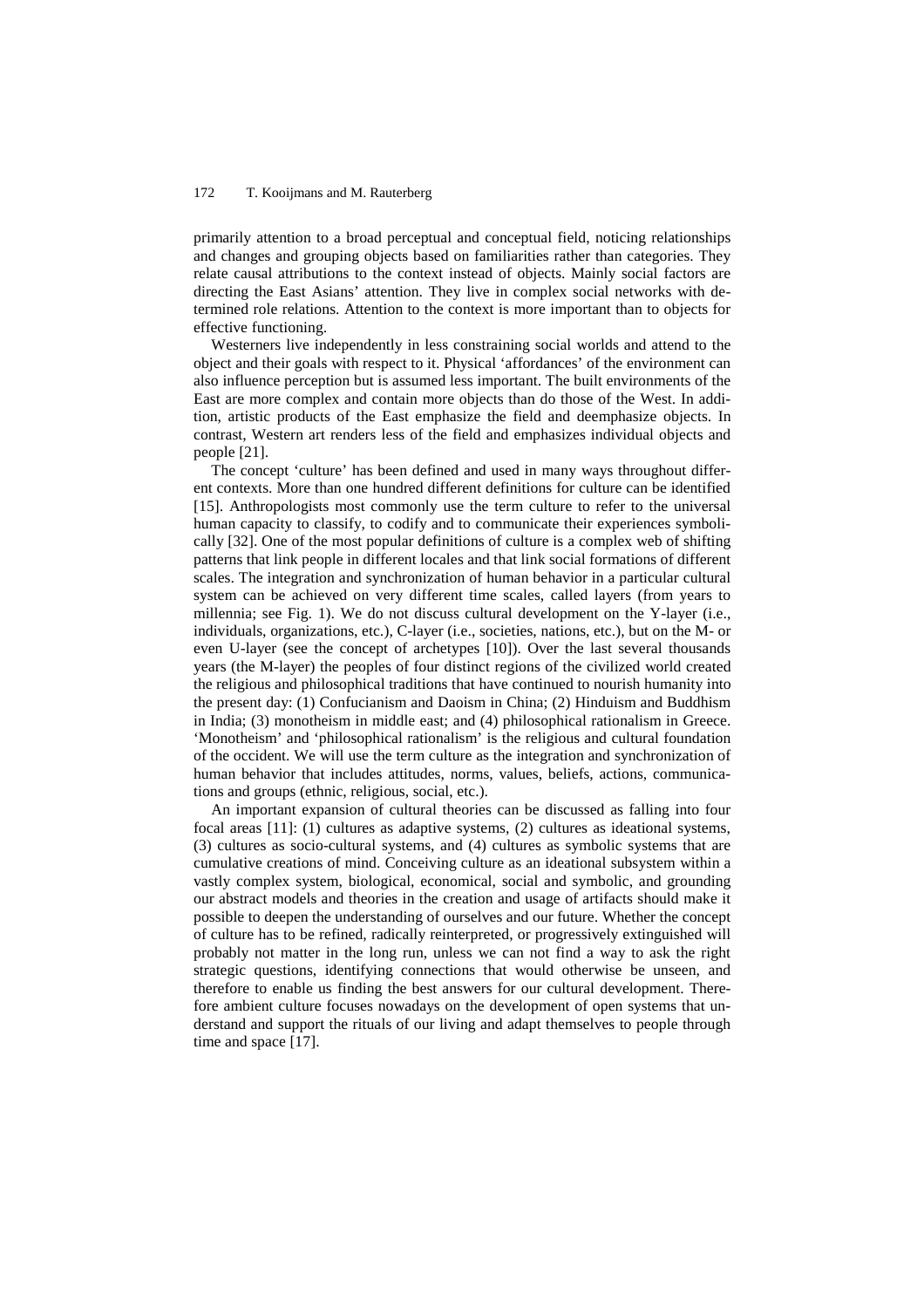

Fig. 1. The different layers and time frames for cultural developments (Y=year, C=century, M=millennium, U=universal)

Cultural computing is more than integrating cultural aspects into the interaction with computers. It is about allowing the user to experience an interaction that is closely related to the core aspects of his/her culture. In a way that let him/her engage with an augmented reality using the values and attributes of his/her own culture. As such it is important to understand one's cultural determinants and how to render them during the interaction [27]. In this paper we will describe two cultural computing projects, one from the Eastern World (prevailing in Japan) and one from the Western world (prevailing in England). It can be confirmed that Westerners are analytic, paying attention primarily to the object and the categories to which it belongs and using rules, including formal logic, to understand its behavior [20]. In contrast East Asians are more holistic, attending to the entire field and assigning causality to it, making relatively little use of categories and formal logic, and relying on 'dialectical' reasoning. These Western and Eastern types of cognitive processes are embedded in different naive metaphysical systems and tacit epistemologies. It can be speculated that the origin of these differences is traceable to markedly different social systems as part of the underlying cultural determinants [20].

In the Eastern application, cultural computing is defined as cultural translation that uses engineering methods to represent essential aspects of a culture [28] [29]. These engineering methods, such as artificial intelligence and mixed realities can give a person the sense of entering and participating in a different world. 'ZENetic Computer' is such an installation, which incorporates certain elements of the Japanese Zen culture (i.e., sansui paintings, poetry and kimonos). Through an interactive dialog with the system, users can experience the birth of self-awareness brought about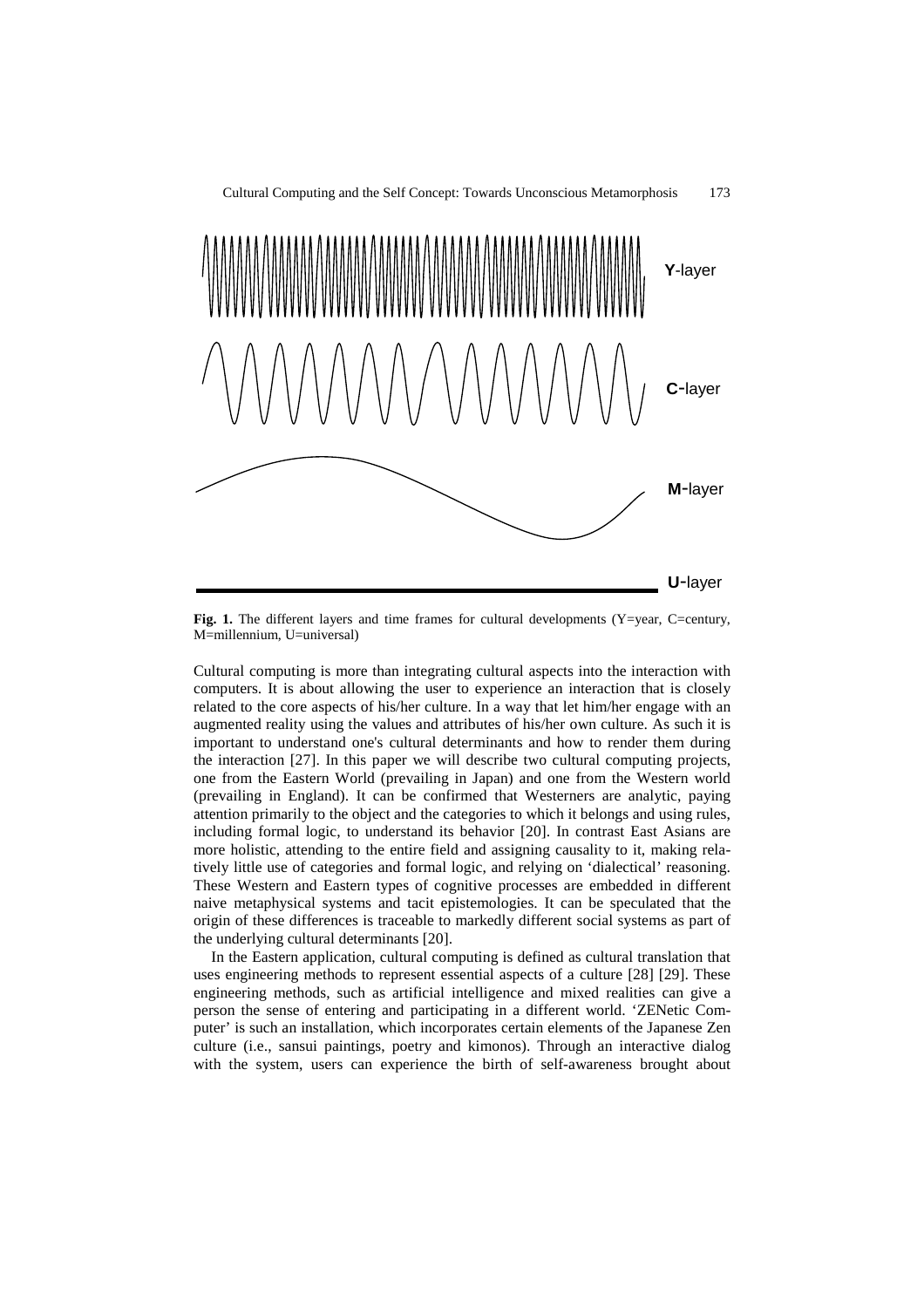through the unification of one's everyday self and one's unconscious self [30]. The Zen teachings and symbols that are used in the 'ZENetic Computer' are very typical for the Japanese culture and are not likely to be understood by most people from the West. Therefore the question is how to create a comparable experience in the West that is based on symbols that can touch cultural determinates of Westerners. We tried to answer this question in the project named ALICE by proposing cultural computing based on the story of 'Alice's Adventures in Wonderland' [1] [22] [23] [24]. In the role of Alice, the user goes through an interactive narrative and encounters several stages that are based on selected parts of the original plot. In this paper, we address the stage 'Advice from a Caterpillar', which centers around and focus on the user's self-concept [14]. To support individual metamorphosis and therefore cultural developments by addressing unconscious layers we have to make core concepts of the Western culture consciously available for reflection and disputation. A number of well-known cognitive, emotive and behavioral techniques are available to address our main objectives including disputation of irrational beliefs, emotive techniques and a number of behaviorally oriented assignments [12]. One of the main therapeutic functions of our approach is to support, in all meanings of the term, the symbolic expression of unconscious processes and to try to make these processes intelligible: first of all, intelligible to oneself and then, from the knowledge acquired through one's own experience, to others [16].

# **2 The Self**

Throughout history, there have been wide varieties of theories about the self, coming from the fields of philosophy, psychology, and religion. This includes assertions that there is no self; that the idea is a logical, psychological, or grammatical fiction; that the sense of self is properly understood and defined in terms of brain processes; that it is merely a constructed sociological locus, or the centre of personal and public narratives, or that it belongs in an ineffable category on its own [6]. There is a significant difference in the construction of the self when comparing European/American culture and the Japanese culture [13] [21]. Western middle-class cultures are generally organized according to meanings and practices that promote the independence and autonomy of a self that is separate from other similar selves and from social context. This resulted in a prevalent self-esteem among western people with a tendency to selfenhancement. In contrast, many Asian cultures do not highlight the explicit separation of each individual, promoting the fundamental connectedness among individuals in a social group. The result of this on the construction of the self is that they are more likely to engage in self-criticism instead of self-enhancement [13]. Among contemporary researchers in social cognition, distinctions are drawn among self concept (cognitive component), self-esteem (affective component) and self-presentation (behavioral component) [3].

By addressing the Western individual self-concept, Alice's self is challenged in 'Advice from a Caterpillar'. After she entered the rabbit hole to follow the White Rabbit, she experienced a lot of transformations both physically and mentally. This brought her in an initial state of confusion, which is emphasized in her conversation with the Caterpillar: 'Who are YOU?' This challenging attitude of the Caterpillar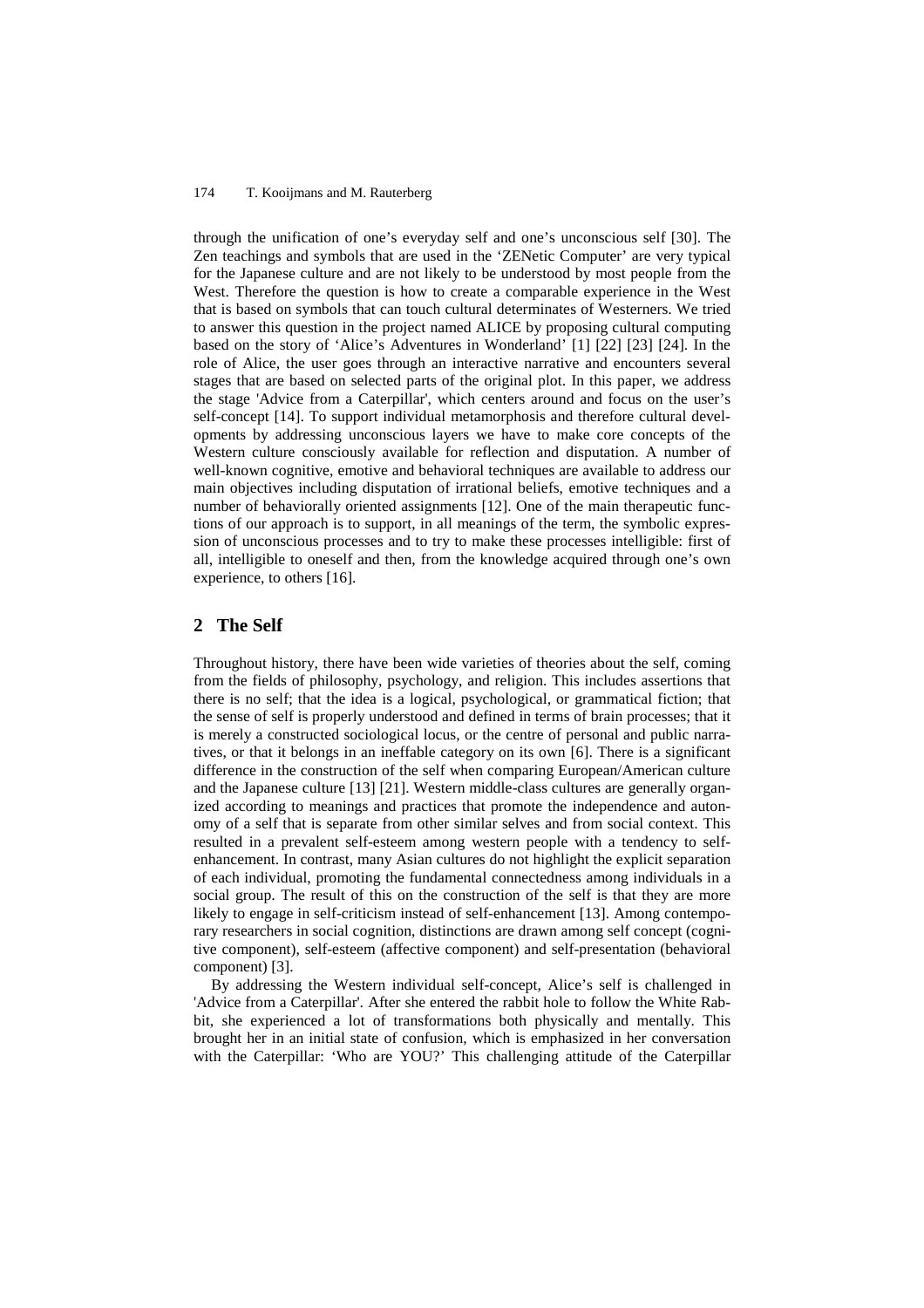makes Alice uncertain about herself, becoming vulnerable and open for persuasion [5]. Such a situation gives the possibility for a confrontation with and stimulates awareness of the self-concept. The character symbolized as a caterpillar is well chosen. One of the most important characteristic of caterpillars and butterflies is their unique life cycle. One of nature's most mysterious metamorphoses<sup>1</sup> occurs when a caterpillar changes from a slow-moving, fat and ugly creature to a colorfully winged, beautiful butterfly. This metamorphosis happens to a lot of insects, but not as dramatically as it does to a butterfly [9]. In this respect the 'caterpillar' character can unconsciously pursue the message to a human user not to be afraid of a fundamental metamorphosis in his or her self concept. This symbolic meaning can counterbalances the challenges intended by a conscious dialog next to it.

## **3 The Caterpillar Robot**

Using an interactive installation, our goal is to make the participant question her/his own self-concept [14]. Our design strategy is thus to design the installation in such a way that the participant's experience is as consistent as possible with Alice's experience in the original story. Caused by the preliminary stages in the ALICE installation, the user will feel small and therefore confused about what happened (*criteria 1*). We also expect s/he wants to know what this entire means (*criteria 2*). Criteria (1) and (2) correspond with guidelines for timing persuasion [5]. Hence, it creates an opportune moment to question whether people are, and what they think they are. On entering the stage, the user will meet a Caterpillar, who has its back turned towards the user. He is humming softly and smoking a water pipe. When the user comes closer and enters the personal space of the Caterpillar, he suddenly wakes up, turns and bends towards the user. This should be a spontaneous movement to yield a surprise reaction. 'Who are YOU?' the Caterpillar asks first. This should initiate a dialog in which the Caterpillar is leading. During the dialog, the Caterpillar maintains eye contact with the user and supports its utterances with subtle body expressions. The question 'You? Who are YOU?' is repeated whenever the participant speaks with the words 'I', 'my', 'me' or 'mine' until s/he replies with a sentence like 'I don't know'. This will initiate a monologue of the Caterpillar about the transience of the self and his future metamorphosis into a beautiful butterfly. After that, he sends the user away.

### **3.1 Form and Movement**

In order to make the Caterpillar prototype work as an unconscious symbol of metamorphosis, it is important that the form of the prototype matches with the archetypical form of a caterpillar. In moving from a natural form of a caterpillar towards an embodied artificial representation (further called 'robot'), there were several considerations taken into account. First of all, it demands for social abilities in order to become a persuasive character [5]. Since people have a basic tendency to project human beings onto animistic objects [25], there is no need for really adding a human face onto the robot to make it social [2]. We equipped our robot with only one eye and a mouth, to enable gaze and talk. Another aspect in achieving social abilities is lifelike behavior

 1 The Greek word 'metamorphosis' means 'change in form'.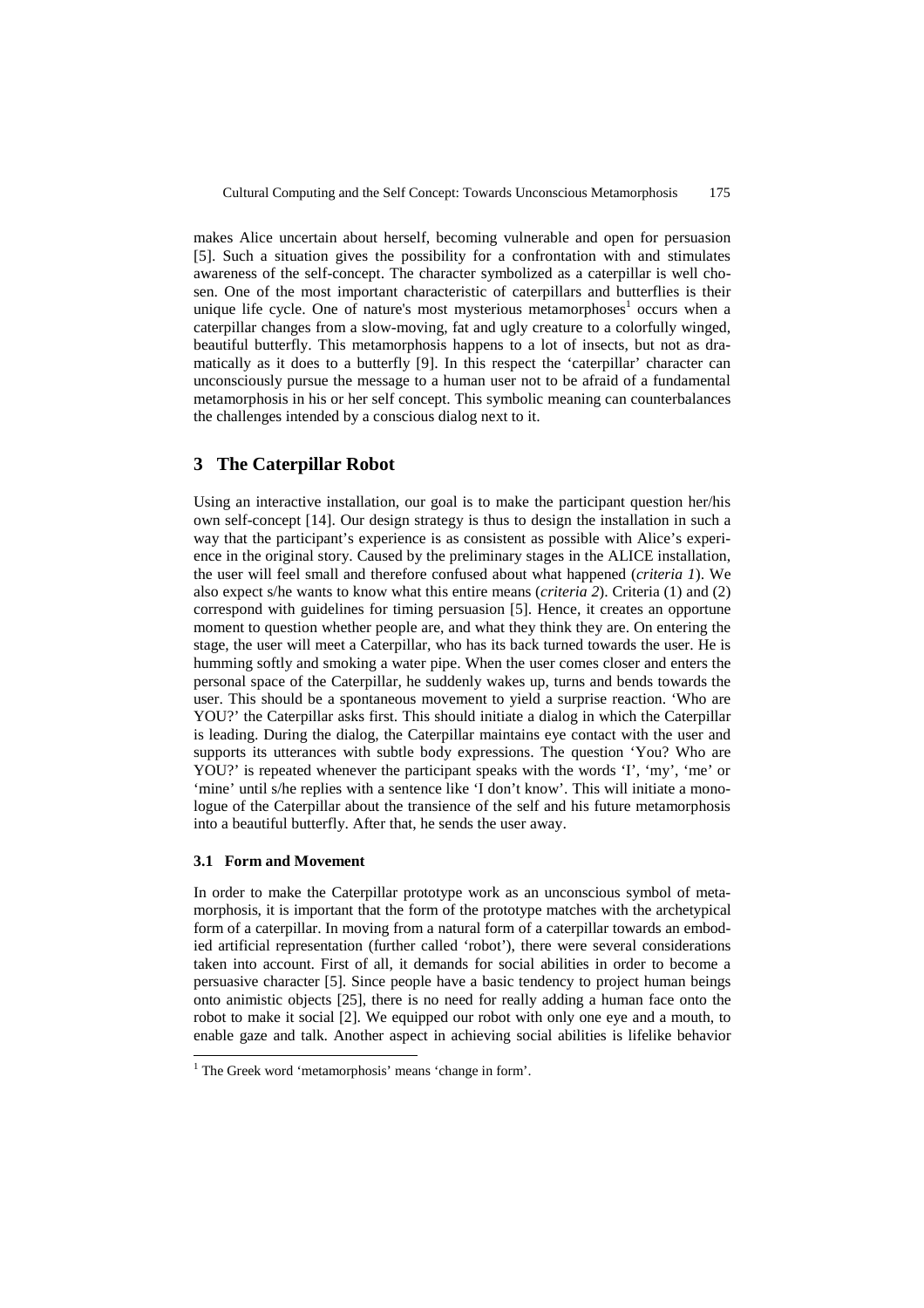[31]. We implemented this by means of a periodical wave motion of the robot's body that resembles the locomotive contractions and extractions of a real Caterpillar. Furthermore, the robot gazes at its dialog partner by aiming its body, eye and head. This gaze was implemented semi-contingent, which means that it combines random movements with reactive movements. A contingency factor of 60% (40% random, 60% reactive) will be perceived as most lifelike for communication robots [31].

To enable these required movements, we have equipped our robot with a number of servomotors that provide in total nine degrees of freedom. Four degrees of freedom are dedicated to the periodic motion of its body, two for horizontal and vertical rotation of its head, two for horizontal and vertical rotation of its eye, and one for the overall rotation of the body. To determine the position and distance of the participant, the robot has an array of nine motion detection sensors around its base and a rotating distance sensor. A limitation of this configuration is that it is impossible to measure the vertical size of a participant for proper gazing.



**Fig. 2.** The appearance of the caterpillar robot (skeleton,, side, front)

#### **3.2 Dialog Management**

Since the dialog between the Caterpillar and the participant is one of the crucial components of the interaction, we will address this in more detail. In order to engage the participant in a spoken dialog with the Caterpillar, there is a need for a system that facilitates speech input to understand the participant, speech output to talk to the participant and script control to steer the dialog in the right direction. The problem here is that every person will react differently to what the Caterpillar says; hence the dialog cannot be fully pre-programmed and should be constructed dynamically, we will outline the implemented technologies that deal with this. In choosing between a synthetic or recorded voice, it should be well taken into account that if a robot has a recorded (read: naturally human) voice, people feel easily tricked when the robot doesn't look human [19]. This argument made us choose for a synthetic voice for the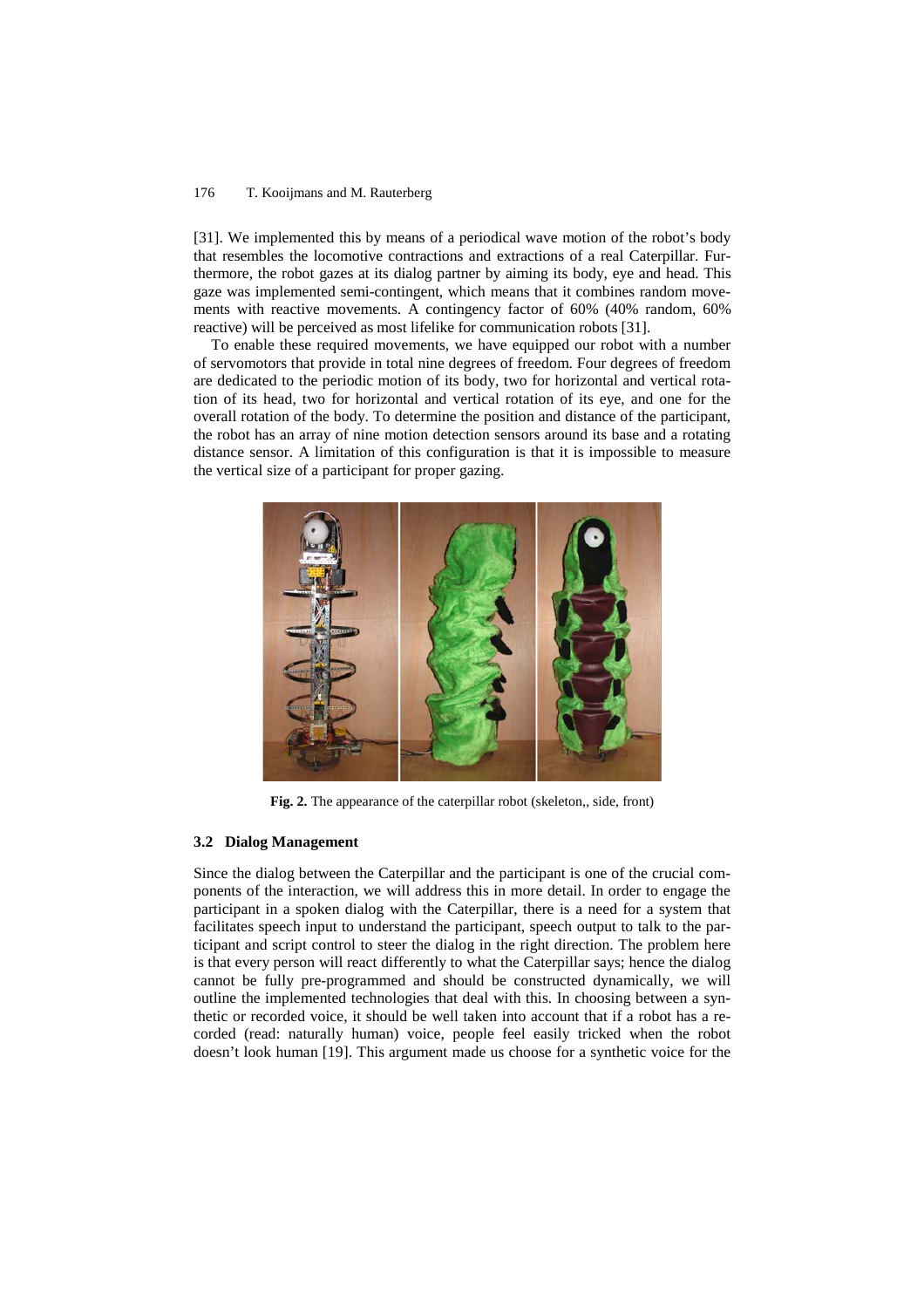Caterpillar robot. A drawback of this decision is that it became difficult to give emotional expression or emphasis to utterances. In line with the earlier mentioned guidelines for persuasion, we have selected a voice that resembles a wise person. To pursue consistency with the original story, it is a male and bit languid, sleepy voice.

For speech input, the available technology is speech recognition. The current status of natural language recognition through speech is still of low quality and needs training time to let the system get used to a voice. To overcome this problem we have used a limited set of vocabulary to detect. When focusing only on a small set of key words, the accuracy of speech recognition can increase significantly. An advantage is that the Caterpillar steers the dialog and act as an agent. It can then predict the possible answers a participant is likely to give. To control the dialog, we implemented a scriptbased dialog management system. Input sentences are analyzed on the basis of decomposition rules, which are triggered by key words appearing in the input text. Responses are generated by reassembly rules associated with selected decomposition rules. The rules are stored in a script and can be edited to tailor the software for a specific application.



**Fig. 3.** System architecture and overall structure

Fig. 3 gives a global overview of the software framework of our prototype. The dashed-line boxes contain the following software components for the system:

- The main component is the *experience generator*. This takes care of the overall management of the installation and schedules the execution and transitions of the different states of the *interaction script*.
- The next component is in charge of the *Caterpillar control*, which manages the behaviors of the robot. It also incorporates a dialog manager that steers the conversation with the participant according to the predefined script, and deals with the speech input and output of the robot.
- The role of the *sensor interface* is to gather information about the participant in the installation. This is done by translating the retrieved data from the distance and mo-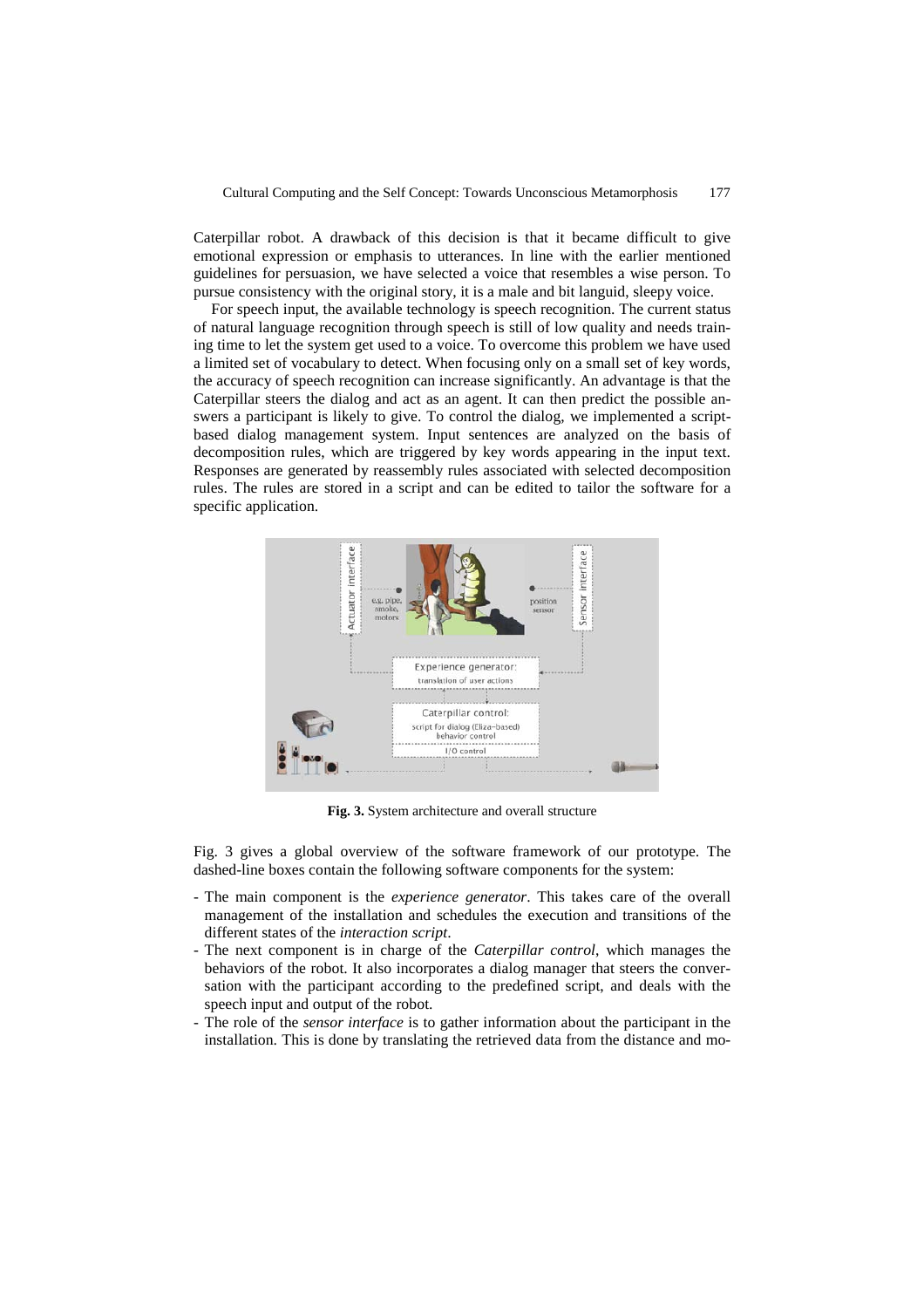tion sensors into higher-level information, such as the position of the participant in the area around the robot.

- The *actuator interface* controls the hardware part of the installation, which basically consists of the robot's motors. The actuators are activated through the experience generator and Caterpillar control components.

### **4 Experience Assessment**

To measure the effect of our installation with respect to our objective, we need to test whether users experience any changes in self-concept when coming out of the test. We hypothesize that our installation will have mainly an *unconscious* effect on the self concept of our test subjects. We have to distinguish between conscious (explicit) and unconscious (implicit) cognition and the way they influence human responses [7]. The Implicit Association Test (IAT) focuses only on the implicit (unconscious) part of cognition [7] [8]. The IAT measures differential (unconscious) association of two target concepts with an attribute. The two concepts appear in a binary choice task (e.g., flower vs. insect names), and the attribute in a second task (e.g., pleasant vs. unpleasant words for an evaluation attribute). When instructions oblige highly associated categories (e.g., flower + pleasant) to share a response key, performance is faster than when less associated categories (e.g., insect + pleasant) share a key. This performance difference implicitly measures differential association of the two concepts with the attribute. We used the IAT version that especially measures self-concept [8]. This is a useful measure for the experience assessment of our test subjects.

We have conducted an experiment, which can measure any significant difference between a subject's self-concept before and after going through the installation and having interaction with the Caterpillar. 18 university students took part in this experiment (3 from art, 5 from medicine, 10 from industrial design; age 19-25; both genders). We used a modifiable flash-based implementation of the IAT [33]. The procedure of our experiment was as follows: (1) Subject fills in self-concept IAT (before). (2) Participant enters the installation room and interacts with the Caterpillar based on the interaction script (3-8 min). (3) Subject fills in self-concept IAT (after).

**Table 1.** Result of the MANOVA for the repeated measures of the IAT

| Measure          | Mean (std)              |               |
|------------------|-------------------------|---------------|
| IAT before       | 43.4 ( $\pm$ 24.5)      | $N=18$        |
| <b>IAT</b> after | $21.3 \ (\pm 24.1)$     | $N=18$        |
| Main effect      | Df=1, F=13.4, MS=4399.3 | $P \le 0.002$ |

The results of these 18 test-subjects were gathered and analyzed using withinsubject MANOVA (SPSS Vers. 12.01 for Windows). The average score of test A, on a scale of 0 to 100, significantly decreased from 43 to 21 ( $P \le 0.002$ , see Table 1). This indicates that the measured unconscious self-concept changed significantly before and after the test in line with our hypothesis. Our test subject becomes less self confident and more separated from their original self concept. This can help to change the selfconcept of Westerners to less individualism and egoism. If we assume that association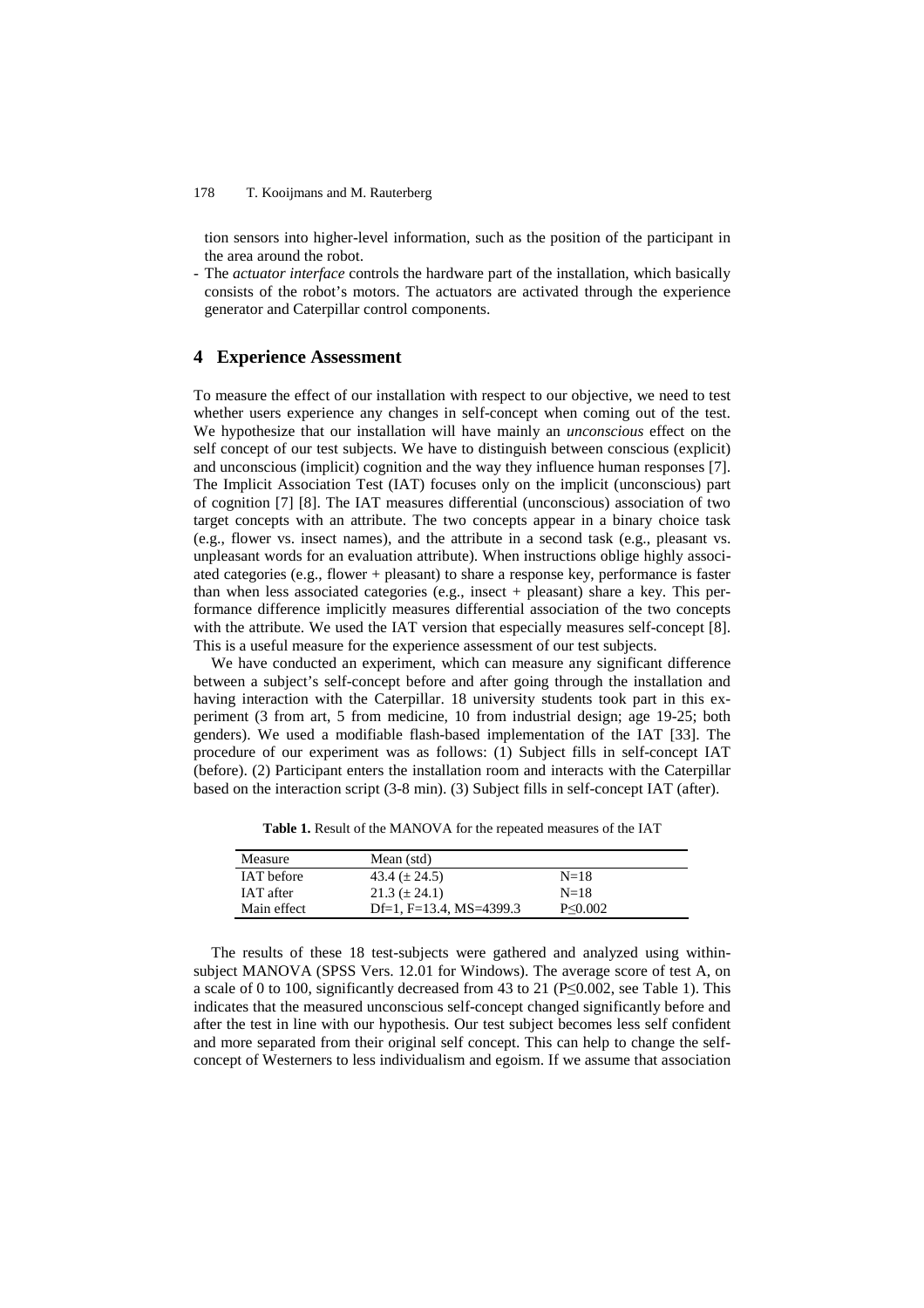strengths measured by the IAT are often not accessible to conscious inspection, then the difference between self-reports and IAT can be understood as a difference in their access to unconscious knowledge. Our experiment set out developing a theoretical integration of the important cognitive construct (self-concept) with its most important affective construct (self-esteem) to start investigating effects based on cultural computing.

An important limitation that one should take into account when assessing the individual experience of 'Advice form a Caterpillar' only, is that in the original story, there are a number of experiences such as 'falling down the rabbit hole' and 'shrinking and growing' that precede this encounter with the caterpillar. This could have a limiting or even enhancing effect on the unconscious impact of the experience. In addition, our experiment did not have a proper control group, so we can not claim any causal relationship. We are therefore looking forward to reassess the experience with the full installation in a later stadium of the ALICE project [34].

# **5 Conclusions**

We have introduced and discussed an application for the new field named cultural computing, based on one particular part in the narrative 'Alice in Wonderland' [1]. This narrative addresses the individual self-concept of Westerners through an interactive experience of Alice's encounter with a caterpillar. Our installation can offer an experience that is similar and consistent with the original narrative. The encounter with our caterpillar robot had a significant influence on the self-concept of our test subjects in such a way, that these users get less attached to their self-concept. This can be seen as valuable contribution to cultural computing by providing access to the unconscious determinates of the Western culture: the self-concept as an individual. This can change Westerners to weaken their self-concept to become less individualistic and egoistic for the benefit of future societies [4].

**Acknowledgments.** This project is sponsored by Microsoft Research in Cambridge, UK. We want to thank D. van de Mortel, J. Hu, C. Seyfert, and J. Goldstein for their valuable contributions to our project.

### **References**

- [1] Carroll, L.: Alice's adventures in Wonderland. Macmillan, London (1865)
- [2] Bartneck, C.: Negotiating with an embodied emotional character. In: Forzlizzi, J., Hamington, B., Jordan, P.W. (eds.) Design for Pleasurable Products, pp. 55–60. ACM Press, Pittsburgh (2003)
- [3] Brehm, S.S., Kassin, M.S., Fein, S.: Social psychology, 4th edn. Houghton Mifflin, Boston (1999)
- [4] Deikman, A.J.: The observing self: mysticism and psychotherapy. Beacon Press (1983)
- [5] Fogg, B.J.: Persuasive technology, using computers to change what we think and do. Morgan Kaufmann Publishers, San Francisco (2003)
- [6] Gallagher, S., Shear, J. (eds.): Models of the self. Imprint Academic, Exeter (1999)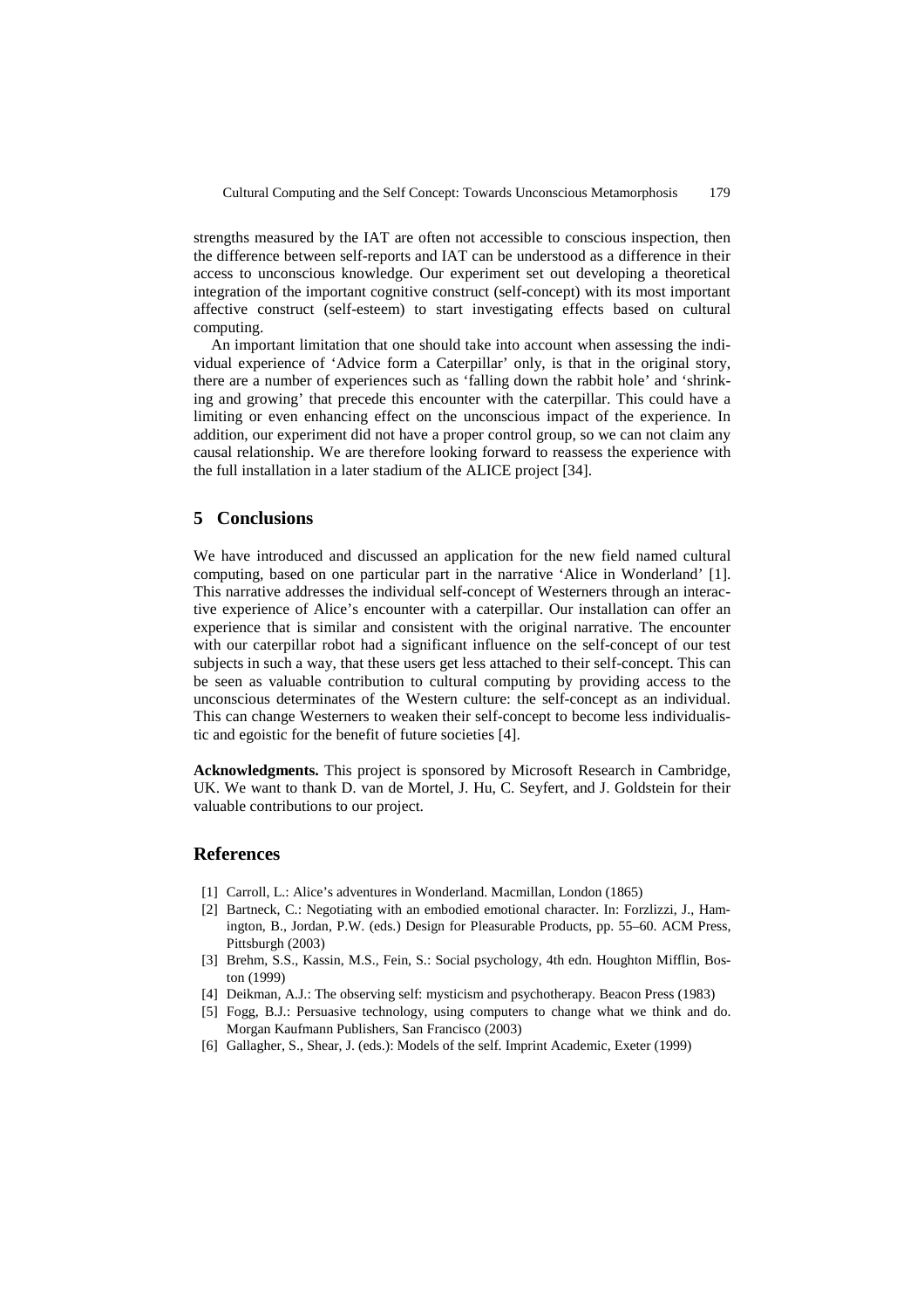- [7] Greenwald, A.G., McGhee, D.E., Schwartz, J.K.L.: Measuring individual differences in implicit cognition: The Implicit Association Test. Journal of Personality and Social Psychology 74(6), 1464–1480 (1998)
- [8] Greenwald, A.G., Farnham, S.D.: Using the Implicit Association Test to measure selfesteem and self-concept. Journal of Personality and Social Psychology 79(6), 1022–1038 (2000)
- [9] Heiligman, D.: From caterpillar to butterfly. A Let's-Read-and-Find-Out Science Book (1996)
- [10] Jung, C.G.: Man and his Symbols. Doubleday Garden City, New York (1969)
- [11] Keesing, R.M.: Theories of culture. Annual Review of Anthropology 3, 73–97 (1974)
- [12] Kinney, A.: The intellectual-insight problem: implications for assessment and Rational-Emotive Behavior Therapy. Journal of Contemporary Psychotherapy 30(3), 261–272 (2000)
- [13] Kitayama, S., Markus, H.R., Matsumoto, H., Norasakkunkit, V.: Individual and collective processes in the construction of the self: self-enhancement in the United States and selfcriticism in Japan. Journal of Personality and Social Psychology 72(6), 1245–1267 (1997)
- [14] Kooijmans, T., Rauterberg, M.: Advice from a caterpillar: an application for cultural computing about the self. In: Harper, R., Rauterberg, M., Combetto, M. (eds.) ICEC 2006. LNCS, vol. 4161, pp. 5–8. Springer, Heidelberg (2006)
- [15] Kroeber, A.L., Kluckhohn, C.: Culture: A critical review of concepts and definitions. Peabody Museum, Cambridge, Massachusetts (1952)
- [16] Leclerc, J.: The unconscious as paradox: impact on the epistemological stance of the art psychotherapist. The Arts in Psychotherapy 33, 130–134 (2006)
- [17] Marzano, S.: Ambient culture. In: Aarts, E., Encarnação, J. (eds.) True visions- the emergence of ambient intelligence, pp. 35–52. Springer, Heidelberg (2006)
- [18] Nakatsu, R., Rauterberg, M., Salem, B.: Forms and theories of communication: from multimedia to Kansei mediation. Multimedia Systems 11(3), 304–312 (2006)
- [19] Nass, C., Brave, S.: Wired for Speech: How voice activates and advances the humancomputer relationship. MIT Press, Cambridge (2005)
- [20] Nisbett, R.E., Peng, K., Choi, I., Norenzayan, A.: Culture and systems of thought: Holistic versus analytic cognition. Psychological Review 108(2), 291–310 (2001)
- [21] Nisbett, R.E., Masuda, T.: Culture and point of view. PNAS 100(19), 11163–11170 (2003)
- [22] Rauterberg, M.: From personal to cultural computing: how to assess a cultural experience. In: Kempter, G., von Hellberg, P. (eds.) uDayIV–Information nutzbar machen, pp. 13–21. Pabst Science Publisher, Lengerich (2006)
- [23] Rauterberg, M.: Usability in the future –explicit and implicit effects in cultural computing. In: Heinecke, A.M., Paul, H. (eds.) Mensch & Computer 2006: Mensch und Computer im StrukturWandel, pp. 29–36. Oldenbourg Verlag, München (2006)
- [24] Rauterberg, M.: How to assess the user's experience in cultural computing. In: Bosenick, T., Hassenzahl, M., Müller-Prove, M., Peissner, M. (eds.) Usability Professionals 2006, Fraunhofer Informationszentrum Raum und Bau, pp. 12–17 (2006)
- [25] Reeves, B., Nass, C.: The Media Equation: How people treat computers, television, and new media like real people and places. Cambridge University Press, New York (1996)
- [26] Shamdasani, S.: Unconscious. In: Odijk, E., Syre, J.-C., Rem, M. (eds.) PARLE 1989. LNCS, vol. 365, p. 1921. Springer, Heidelberg (1989)
- [27] Tosa, N., Nakatsu, R.: Interactive Comedy: Laughter as the next intelligence system. In: Proceedings International Symposium on Micromechatronics and Human Science, pp. 135–138. IEEE Computer Society Press, Los Alamitos (2002)